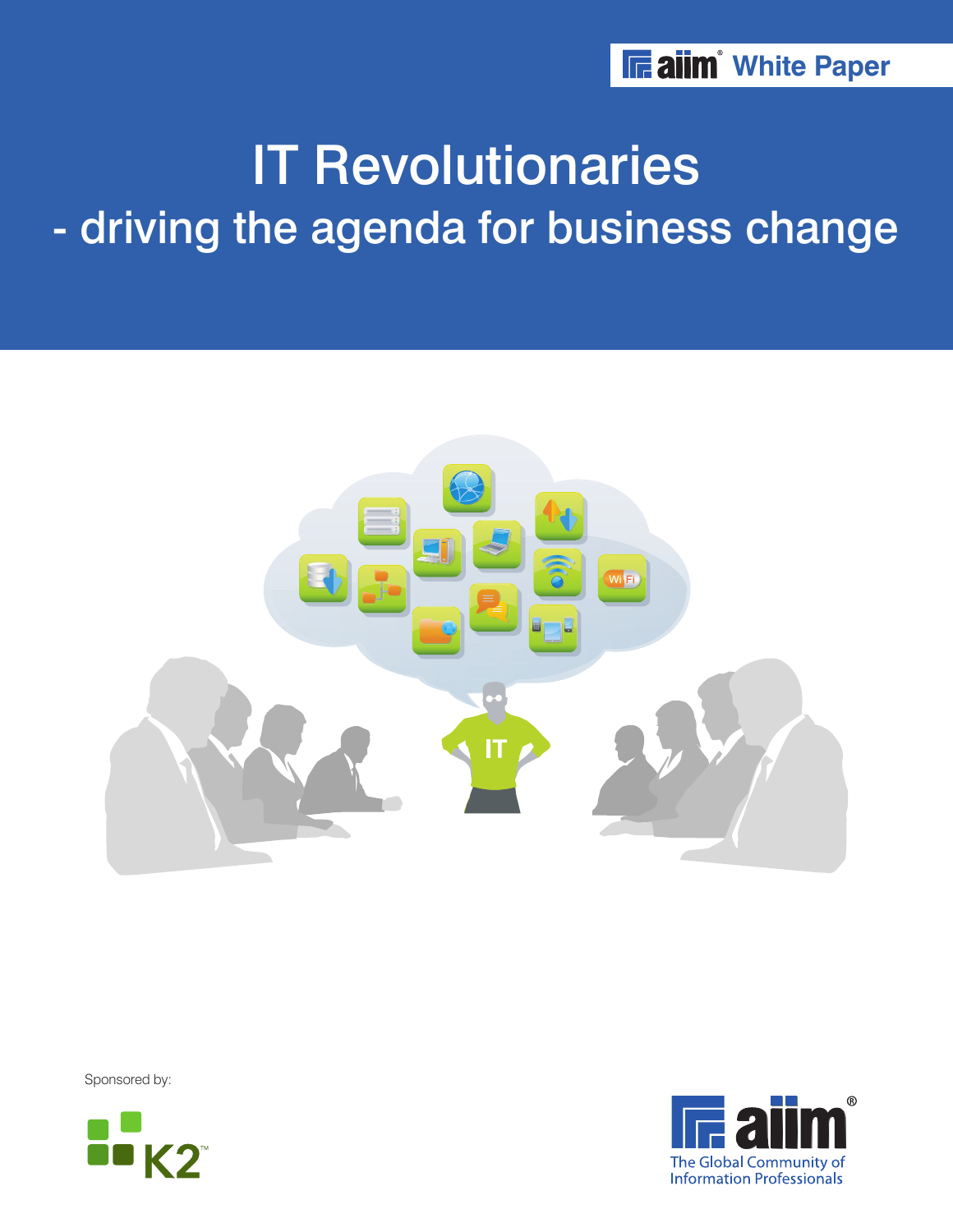# About the White Paper

As the non-profit association dedicated to nurturing, growing and supporting the user and supplier communities of ECM (Enterprise Content Management) and Social Business Systems (or Enterprise 2.0), AIIM is proud to provide this research at no charge. In this way, the entire community can leverage the education, thought leadership and direction provided by our work. Our objective is to present the "wisdom of the crowds" based on our 70,000-strong community.

We are happy to extend free use of the materials in this report to end-user companies and to independent consultants, but not to suppliers of ECM systems, products and services, other than K2 and its subsidiaries and partners. Any use of this material must carry the attribution – "© AIIM 2012 www.aiim.eu / © K2 2012 www.K2.com".

Rather than redistribute a copy of this report to your colleagues, we would prefer that you direct them to www.aiim.org/research for a free download of their own.

Our ability to deliver such high-quality research is made possible by the financial support of our underwriting sponsor, without whom we would have to return to a paid subscription model. For that, we hope you will join us in thanking our underwriter for this support:



**K2** 2615 151st Place NE Redmond, WA, 98052, USA Phone: +1 425.883.4200 Website: www.k2.com

### Process Used

This report references previous AIIM survey findings, each of which is referenced within the document.

# About AIIM

*AIIM has been an advocate and supporter of information professionals for nearly 70 years. The association mission is to ensure that information professionals understand the current and future challenges of managing* information assets in an era of social, mobile, cloud and big data. AllM builds on a strong heritage of research and *member service. Today, AIIM is a global, non-profit organization that provides independent research, education and certification programs to information professionals. AIIM represents the entire information management community: practitioners, technology suppliers, integrators and consultants. AIIM runs a series of training programs, including the Certified Information Professional (CIP) course. http://www.aiim.org/Training/Certification*

### About the author

David Jones is a Market Analyst with the AIIM Market Intelligence Division. He has over 15 years' experience of working with users and vendors across a wide range of vertical markets. His experience has focused on taking *complex technologies, such as business intelligence and document management, and developing them into commercial solutions largely in the retail, web and customer relationship management (CRM) areas. He has also worked as a consultant providing accounting, data mining and CRM strategy and implementation solutions to blue* chip clients in the UK and Europe. David has authored a wide range of papers discussing drivers and strategies *for topics such as Social Computing, SharePoint and Business Process Management. David has a BSc in Computer Science, and is a qualified CIP, ECM<sup>P</sup> and SharePoint P .*

© 2012 © 2012 **AIIM K2** 1100 Wayne Avenue, Suite 1100 2615 151st Place NE Silver Spring, MD 20910 Redmond, WA, 98052, USA +1 301-587-8202 +1 425-883-4200 www.aiim.org www.k2.com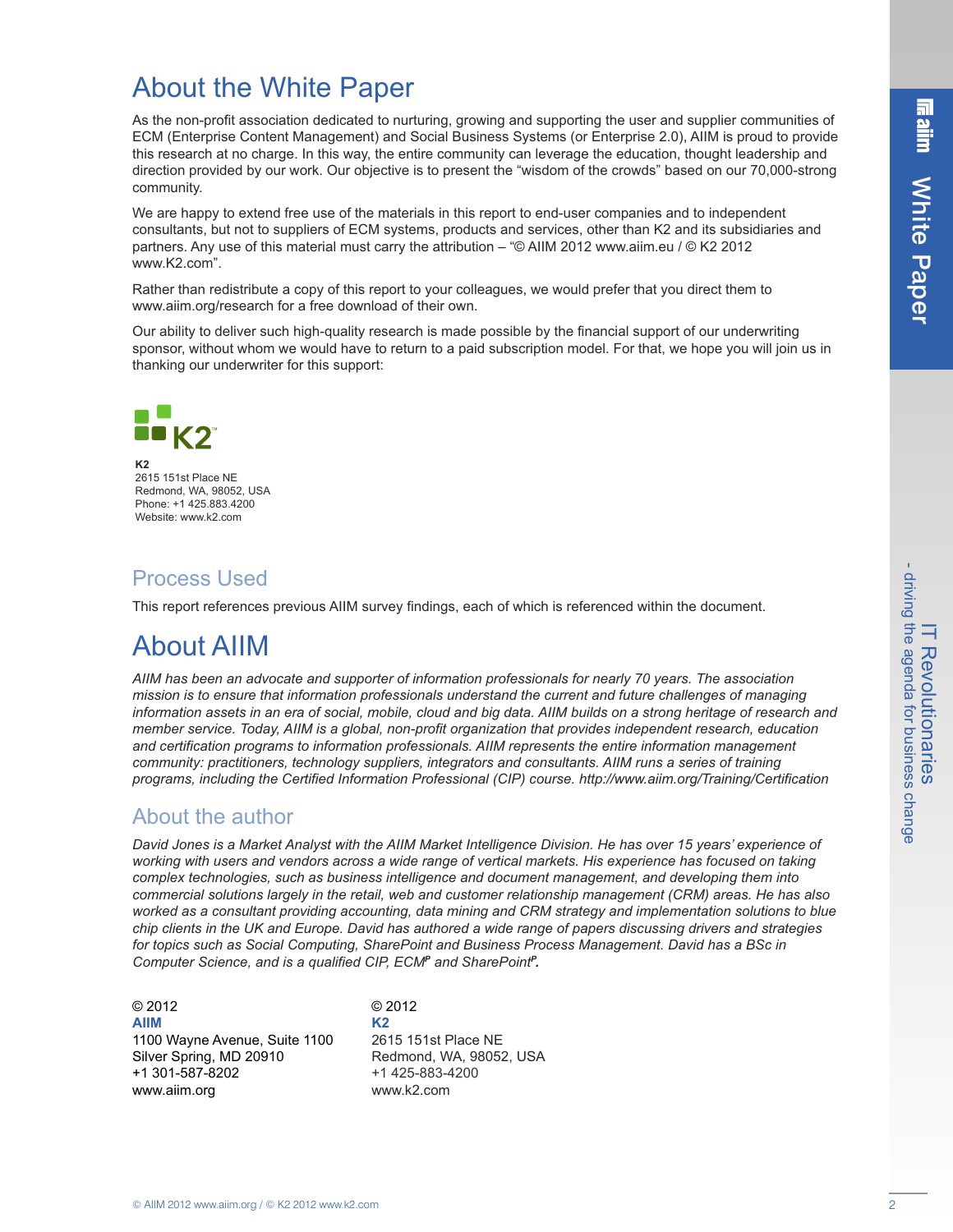# Table of Contents

# About the White Paper:

# Introduction:

# The Holistic Approach:

## Enabling Technologies:

|  | Enabling Technologies 6 |
|--|-------------------------|
|--|-------------------------|

# Helping IT Drive the Decision:

### Conclusion and Recommendations:

| Conclusion and Recommendations 8 |  |
|----------------------------------|--|
|                                  |  |
|                                  |  |

# Underwritten in part by: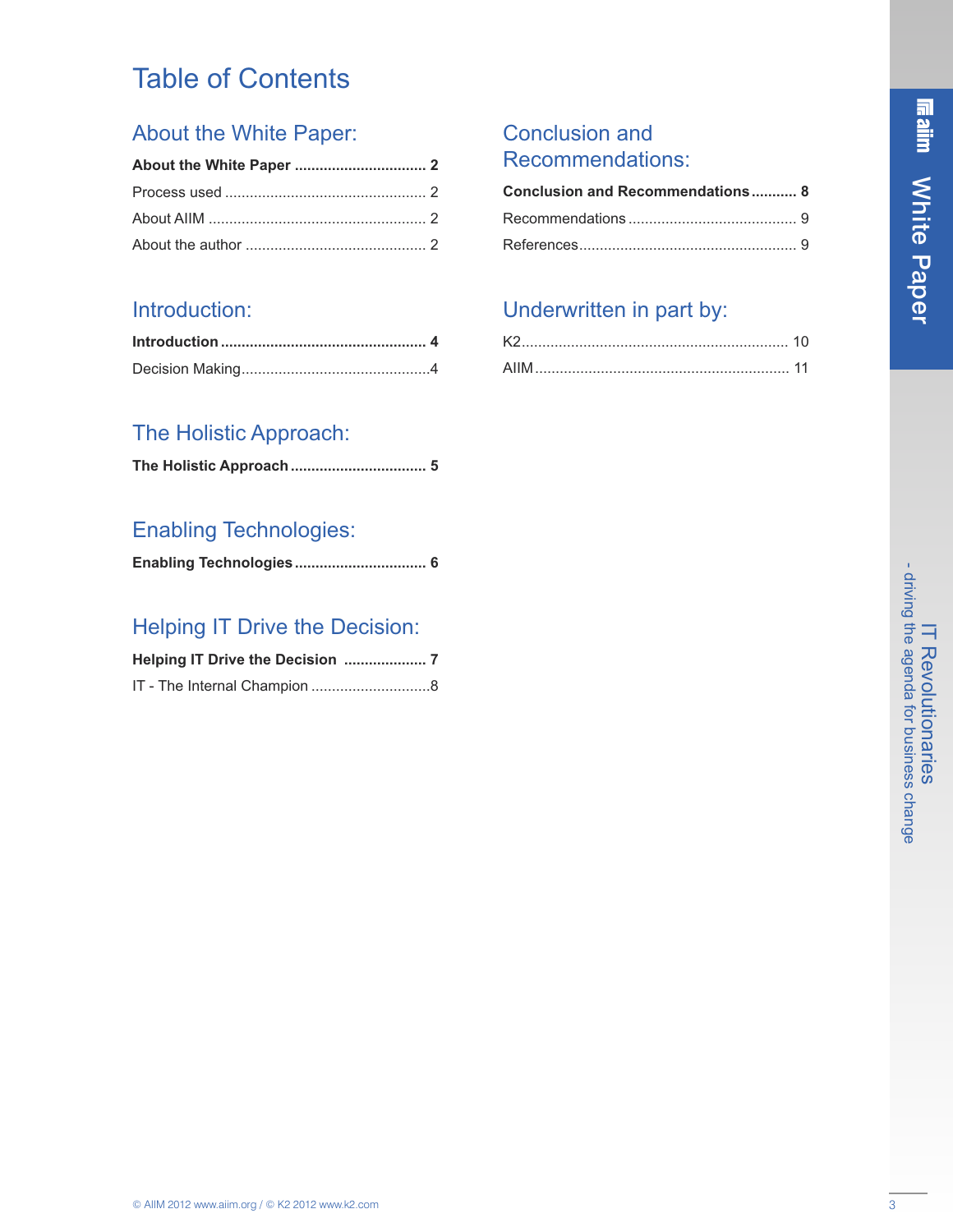# **Introduction**

**Leadership and the strategic direction of an organization are expected to come from the highest powers within the business – but how can IT make sure that their voices are heard at this level?**

The top-down approach to business<sup>1</sup> is well understood: the board and senior executives decide which way the organizational boat needs to head, and specific instructions are passed down via the business hierarchy until eventually the ship's wheel is turned around and the boat heads off in the direction the management want. Yet in today's fast changing and dynamic business landscape how does the top-down approach embrace trends such as collaboration, social media or big data? Incorporating feedback from customers, refocusing efforts based on the latest market data or developing new marketing strategies via company-wide brainstorming: all of these new influences need to be accommodated into existing operations, and this new exposure to customer pressure will require business processes and their management to be flexible, responsive and co-ordinated.

The big question of course, is how does IT ensure it is included in the discussion fulfilling that strategic direction? How does IT move from simply driving the bus to influencing much more - which bus to drive, what route to take, how many stops to make and how many passengers can join per trip.

This "process revolution" needs clear decision-making and will involve carefully managing changes throughout the organization, both within and across departments. Technical architects and IT analysts are well positioned to promote the organization-wide benefits that IT can deliver in areas such as process automation, big data, mobile and social. So how can they best make their voices heard?

In this paper, based on AIIM's research, we discuss the effects of monolithic departmental decision-making and the benefits of taking a more holistic view. We look at how the IT professional can become a "champion for change", and provide 8 steps for influencing decisions at the strategic level through the introduction of the groundbreaking technologies already mentioned.

### Decision Making

Having established that strategic direction typically comes from the very top level of an organization it is important to understand where the associated *implementation decisions* regarding IT are actually taken. AIIM research (Fig 1) shows that just 25% either have a joint planning committee from different departments, or the CEO and Board take a central role, and that 23% of organizations' budgets are not centralized, allowing Line-of-Business to make their own decisions.

The research also shows that for 46% Central IT "pick up the technology and co-ordinate the departmental needs". While this appears to show strong leadership and input from IT the worry is that in many cases IT are simply being used as builders of a solution, with the individual departments acting as architects. We should be moving towards a situation where the department will be the consumers of the solution and IT both the architect and builder.



#### *Figure 1: Which of these best describes the decision-making process in your organization for key enterprise systems (ERP, Finance, CRM, HR, etc.)? (N=305)*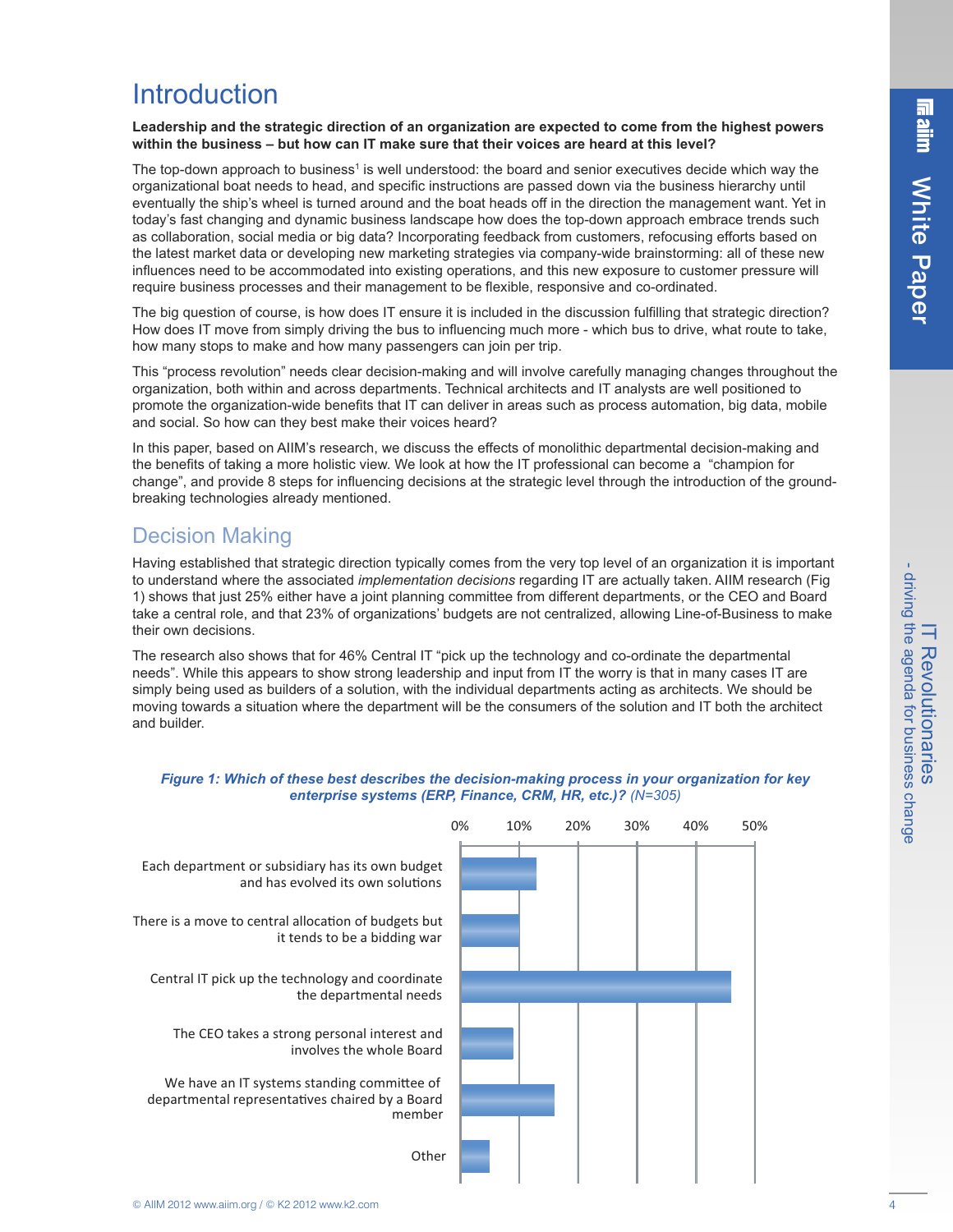Departmental, line-of-business decision making will likely be aware of the new, ground-breaking paradigms of cloud, mobile and social, but unfortunately not understand how to apply it.

- Organizations that make decisions at the departmental level also run the risk of deploying point-solutions systems and solutions that satisfy just that individual department. This has a number of issues:
- 1. Delivering point-solutions per department puts IT firmly in a *reactive* position. In order to be able to move IT to a strategic level it needs to be able to act in a **proactive** manner.
- 2. These departments need to share information with other departments and if each has a different software system this becomes a major challenge and an additional project.
- 3. Training needs to be delivered for each new system numerous systems lead to numerous training plans and little ability to consolidate resources.
- 4. The process of analysis requirements, purchasing or developing associated software and rolling this out is repeated for each department, placing significant pressure on resources.
- 5. Each new system deployed needs to be supported with multiple IT resources needing to be trained and available to provide such support.

Fig 2 shows a more detailed breakdown of who within an organization makes the decisions for a range of system types.

|                               | CEO/<br>COO/<br><b>CFO</b> | Head of<br>IM/RM/<br>Compliance | Head of IT | Head of<br>Facilities/<br>Doc-<br>Production | Line of<br><b>Business</b><br><b>Heads</b> | <b>No</b><br>Identifiable<br>decision<br>maker |
|-------------------------------|----------------------------|---------------------------------|------------|----------------------------------------------|--------------------------------------------|------------------------------------------------|
| <b>Scanning &amp; Capture</b> | 9%                         | 16%                             | 19%        | 12%                                          | 29%                                        | 10%                                            |
| ECM/DM/RM                     | 9%                         | 28%                             | 29%        | 6%                                           | 15%                                        | 9%                                             |
| Workflow & BPM                | 8%                         | 9%                              | 28%        | 7%                                           | 31%                                        | 12%                                            |
| <b>SharePoint</b>             | 4%                         | 9%                              | 47%        | 2%                                           | 13%                                        | 5%                                             |
| ERP/Finance/Core<br>system    | 51%                        | 4%                              | 23%        | 3%                                           | 15%                                        | 3%                                             |
| Other LOB systems             | 9%                         | 3%                              | 16%        | 3%                                           | 53%                                        | 6%                                             |

*Figure 2: In summary, who are the key decision makers in your organization for the following? (N=302)*

We can see that ERP, Finance and "core" systems include C level executives at decision level whereas key business process areas such as Scanning & Capture and Workflow & BPM are selected by line of business (LOB) heads – further strengthening the argument that decisions are being made at departmental level.

Given that these areas of IT can provide significant business benefit if deployed correctly it becomes even more important that the decisions made are strategic, organization-wide and IT-led. So how can this be achieved?

# The Holistic Approach

Holistic management is a phrase coined by Allan Savory $\alpha$  in the 60s to describe an approach to managing resources that improves production, generates financial strength, and encourages participants to be aware of how their actions have an impact on the whole environment. This approach can be applied to IT decision making, using the environment as a metaphor for the IT infrastructure within an organization.

Departmental decision making focuses on a specific area with little regard for how any decisions made impact the wider environment, namely the other departments and the rest of the organization.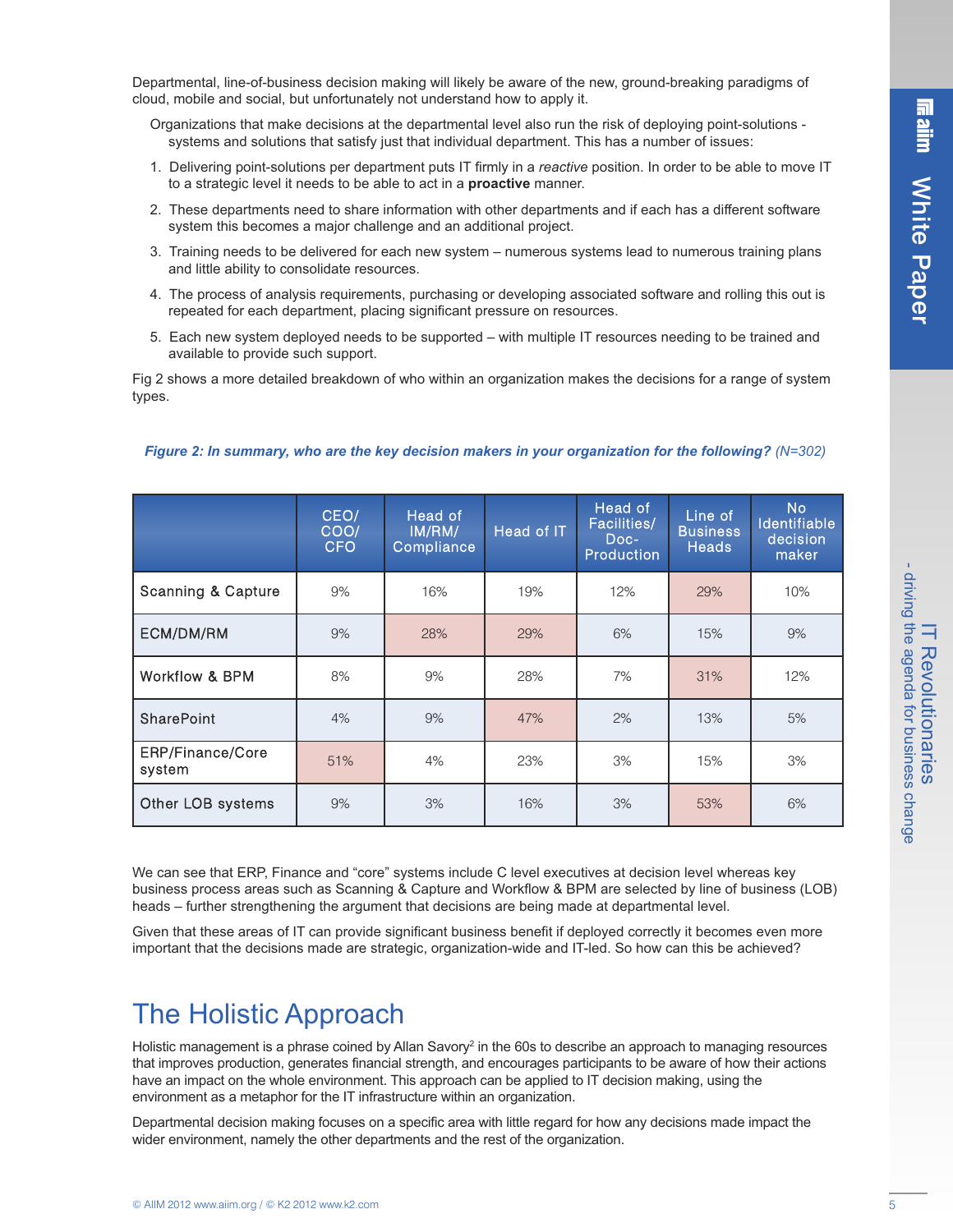Holistic decision making expands the decision-making process to include and encourage the awareness of the impact of systems deployment – it forces participants to understand the effect of their decisions and consequently widens the focus of the decision-making process, which in turn allows for greater collaboration, understanding of common issues and possible deployment of solutions that cross departmental borders, as opposed to reinforcing them.

By moving to a holistic approach IT decisions can make use of concepts such as standardization and automation: words that have long been mentioned in lowered tones in IT, hallowed ground slightly beyond reach. However, with decisions being made across the whole organization IT can focus on delivering solutions that **do** provide standard interfaces, **do** integrate with each other, **are** cost effective and **do** genuinely deliver benefit.

Fig 3 shows that for 21% of organizations, with current practices, it is either impossible or very difficult to align the needs of different groups, and for a further 37% it is quite difficult. Therefore in over half of companies the decision making process is far from optimized to benefit the business, highlighting the need for a holistic approach even more.

Despite this, achieving the holistic approach **is** within the reach of organizations with 41% already feeling that this is achievable or "no problem".

#### *Figure 3: How hard is it for your organization to align the business departments? (N=309)*



Impossible - different P&Ls and a challenging history of cooperation Very difficult - each department has

strong views Quite difficult - need to align quite

different strategies

Achievable - need to negotiate funding and resources

No problem - good working relationship

# Enabling Technologies

Holistic decision making has been around since the 60s. So why is this only now becoming relevant to IT?

The arrival of technologies and concepts such as social computing, cloud and mobile devices finally allow IT professionals to be able to deliver the cross-department, cross-organization infrastructure and solutions that are required.

Communicating across departments, offices and even countries is wholly achievable by using social tools. The cloud allows organizations to store content in a geographically-agnostic manner, allowing it to be gathered by and delivered to any device, be it traditional, "desktops" or the latest tablet or mobile device. And Big Data is taking the explosion of information and data generated by these tools then slicing, dicing and analysing it to provide valuable insight into all areas of the business.

It is the convergence of these technologies and the management of the associated business applications and information, collectively known as Business Process Management (BPM), which is resulting in true enterpriseclass business systems. These systems that encompass technologies, applications and business departments become much more than the sum of the individual parts and allows IT to raise its head above the parapet and to finally have an important voice in the strategic direction of organizations.

BPM is also a holistic management approach and an empirical study by Vera & Kuntz<sup>4</sup> (2007) conducted in the German hospital sector indicates that BPM has a positive impact on organizational efficiency. Effective BPM can radically reduce costs and improve productivity as shown by a recent AIIM<sup>5</sup> survey that found that 52% of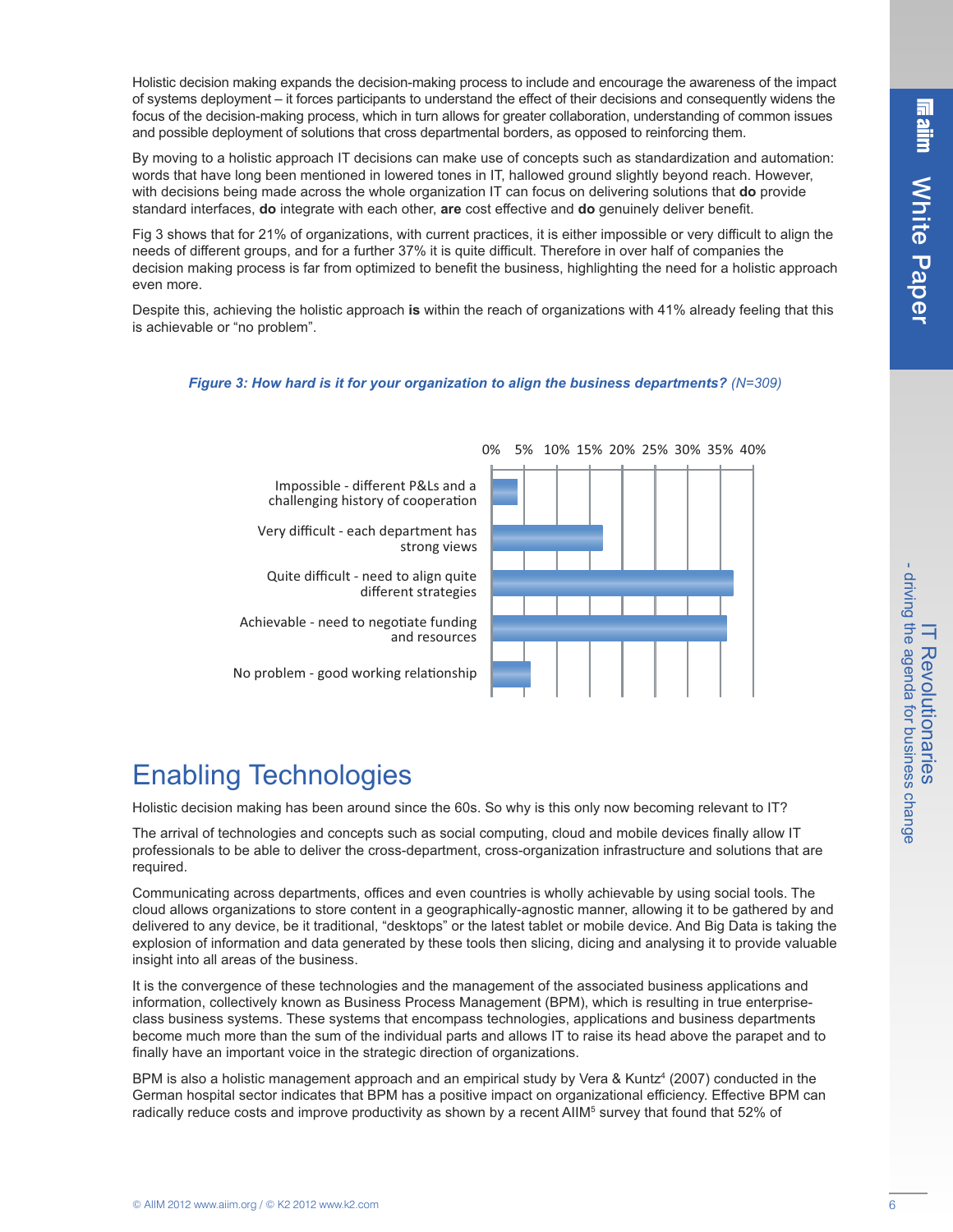respondents report that administrative staff in their organization would be a third or more productive if their processes were work-flowed using scanned forms and documents, with automated data capture

Business Process Management is the glue that joins together and enables these business applications, and the use of BPM by IT professionals is a key factor in positioning IT as a solution provider. It is also a key skill that anyone working in IT should be keen to acquire.

However, mention BPM to most IT-aware people and the word SharePoint will crop up. Microsoft's Swiss Army Knife of collaboration, document management and web portal is indeed heavily used by many to deploy BPM within organizations, potentially a decision again made by Central IT. However, AIIM research<sup>6</sup> in Fig 4 shows that to use SharePoint as an effective BPM tool many look to deploy add-ons: workflow management and design, document approvals and forms processing are already extensively used and more plan to deploy in these areas in the next 12 months.

#### Figure 4: Which of the following types of BPM add-on package or system are you using/are you planning *to use with your SharePoint implementation?*



So, the technologies exist, organizations believe that decisions can be made holistically, and BPM solutions exist to join the two together – but how can IT communicate this to the rest of the organization and more importantly, be heard at board level and start setting the business agenda for change?

# Helping IT Drive the Decision

The key is to challenge the existing fiefdom and present **solutions** to problems that exist in the business. And these solutions need to be phrased in the language of the C-level executive, in terms of efficiencies, costs and benefits, just as if you were selling into the organization from outside.

The Challenger <sup>3</sup> sales methodology promotes a staged approach to sales which starts by provoking the business with a specific in-sight. This in-sight is typically not directly related to the organization but a positioning statement, for example, "Were you aware that recent AIIM research shows that over half of organizations feel that they would become 50% more productive with enhanced workflow, search, information reporting and automated document capture tools" <sup>6</sup> – as shown in Fig 5, page 8. This is followed by an inflection which focuses on the user's organization – "how much more effective would our organization be if we had better workflow?"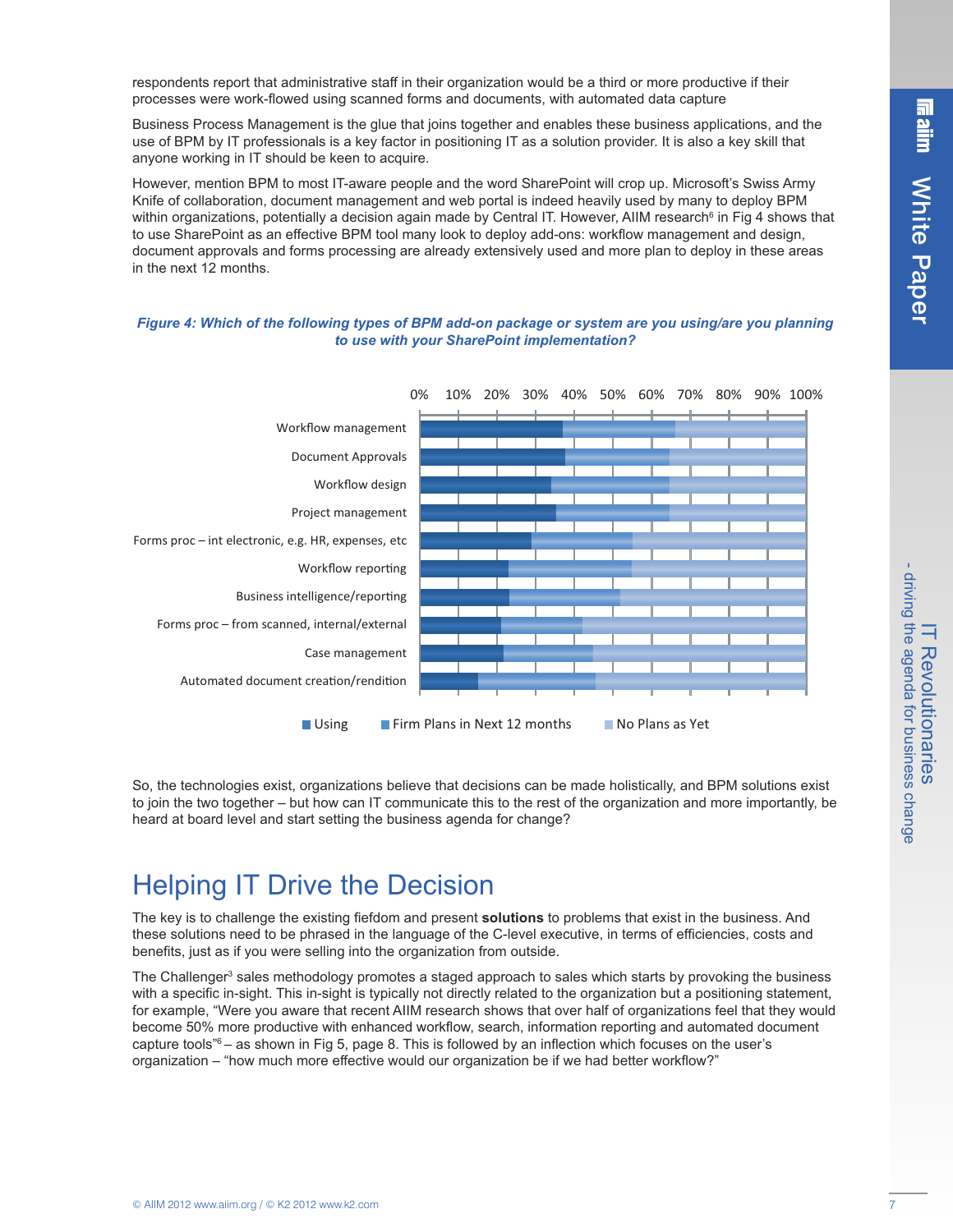Fig 5: How much more effective/productive do you think your processes would be if you had access to *enhanced versions of the following (i.e. how much better than provided by SharePoint out of the box)?*



Using this methodology for internal business decisions, IT can start driving decisions - having already identified the associated implications and issues, and having prepared a potential solution which will deliver the benefits that all parties have identified throughout the exercise.

### IT – The Internal Champion

The approach described encourages all involved to identify the issues at play and understand the potential benefits associated with resolving the issues, allowing IT to become the "Internal Champion", rather than the traditional responder or executor role. We have moved from "you tell us what you want and we will procure and deploy it for you" to "we have identified these major benefits across multiple departments if we adapt our systems and methodologies to this" - placing this organizational solution provider at centre stage.

The key point throughout this process is to challenge existing perceptions, identify pain points within the organization and show how IT can provide new **solutions** to that pain. Only by providing practical solutions can IT hope to achieve a strategic voice.

# **Conclusions**

The role of IT within business has never been more important.

The convergence of a series of ground-breaking technologies and techniques such as cloud, social, and mobile, and their related BPM overlay have finally delivered the bricks for IT to lay the foundations of a major change in the way organizations work.

However, it is the maturation of Business Process Management (BPM) as the cement joining the bricks that brings everything together. IT departments can now integrate tools and technologies to business processes, delivering the benefits of IT at an organizational level.

This convergence means that decisions should not be taken at a departmental level with no IT input. IT departments will no longer be completely reactive to calls for new installations or support.

IT can finally have a voice!

That voice **will** challenge the established thinking of the organization with provocative insights into the pain points of the business.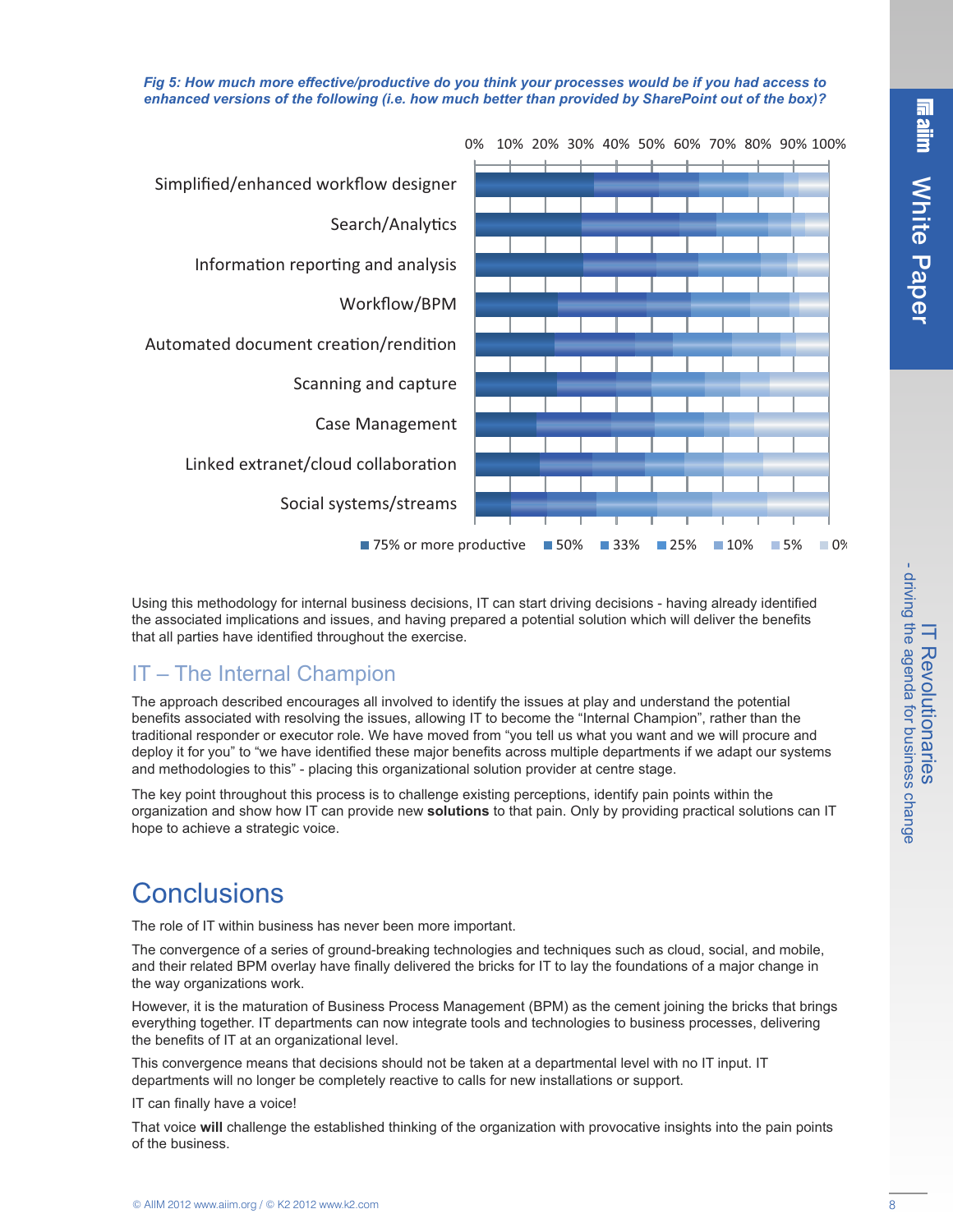$\equiv$ Revolutionarie II\_Revolutionaries><br>- driving the agenda for business a g enda for business chang e

That voice **will** follow up the insights with corporate level solutions to the problems, enabling organization-wide standardized interfaces, training, support and integration.

That voice **will** become the voice that sets the business agenda for change!

# Recommendations

- Ensure IT staff have an understanding of business issues and see themselves as business enablers, not mere technicians
- **n** Identify champions for social, cloud, mobile and BPM techniques, and ensure they are aware of the possibilities through training and education.
- Perform a systems audit
	- Explore how many systems operate at departmental vs organizational level.
	- identify where duplication exists between departments and where opportunities exist for integration and consolidation.
- $\blacksquare$  Identify pain points within the organization that IT can potentially solve.
	- Look across the organization at bottlenecks, processes which often go wrong or are frustrating for users (internal or external), or new opportunities.
	- Try and connect these with the challenges identified earlier
- $\blacksquare$  For each pain point identify a relevant "insight."
	- Insights should provoke the business into thinking about how it is relevant to the internal processes and business.
	- The insight should be independently backed up e.g., with an AIIM statistic.
- $\blacksquare$  Create a solution that builds on that insight. - The solution should resolve the pain point, produce cost benefits to the organization and be achievable.
- $\blacksquare$  Prepare an internal sales pitch.
	- A provoking insight followed by an achievable solution
- $\blacksquare$  Become the champion.
	- Deliver the presentation, provoke the organization, implement the solution, show the benefit.
	- Repeat as necessary!

### **References**

- 1. Business Dictionary http://www.businessdictionary.com/definition/top-down.html
- 2. Holistic Management http://en.wikipedia.org/wiki/Holistic\_management
- 3. The Challenger Sale http://www.executiveboard.com/exbd-resources/content/challenger/index.html
- 4. Process-based organization design and hospital efficiency. Health Care Management Review, 32(1): 55-65. Vera, A. & Kuntz, L. 2007.
- 5. Process Revolution 2012 Moving your business from Paper to PC to Tablet http://www.aiim.org/Research-and-Publications/Research/Industry-Watch/Process-Revolution-2012
- 6. The SharePoint Puzzle AIIM Industry Watch 2012 http://www.aiim.org/Research-and-Publications/Research/Industry-Watch/SharePoint-2012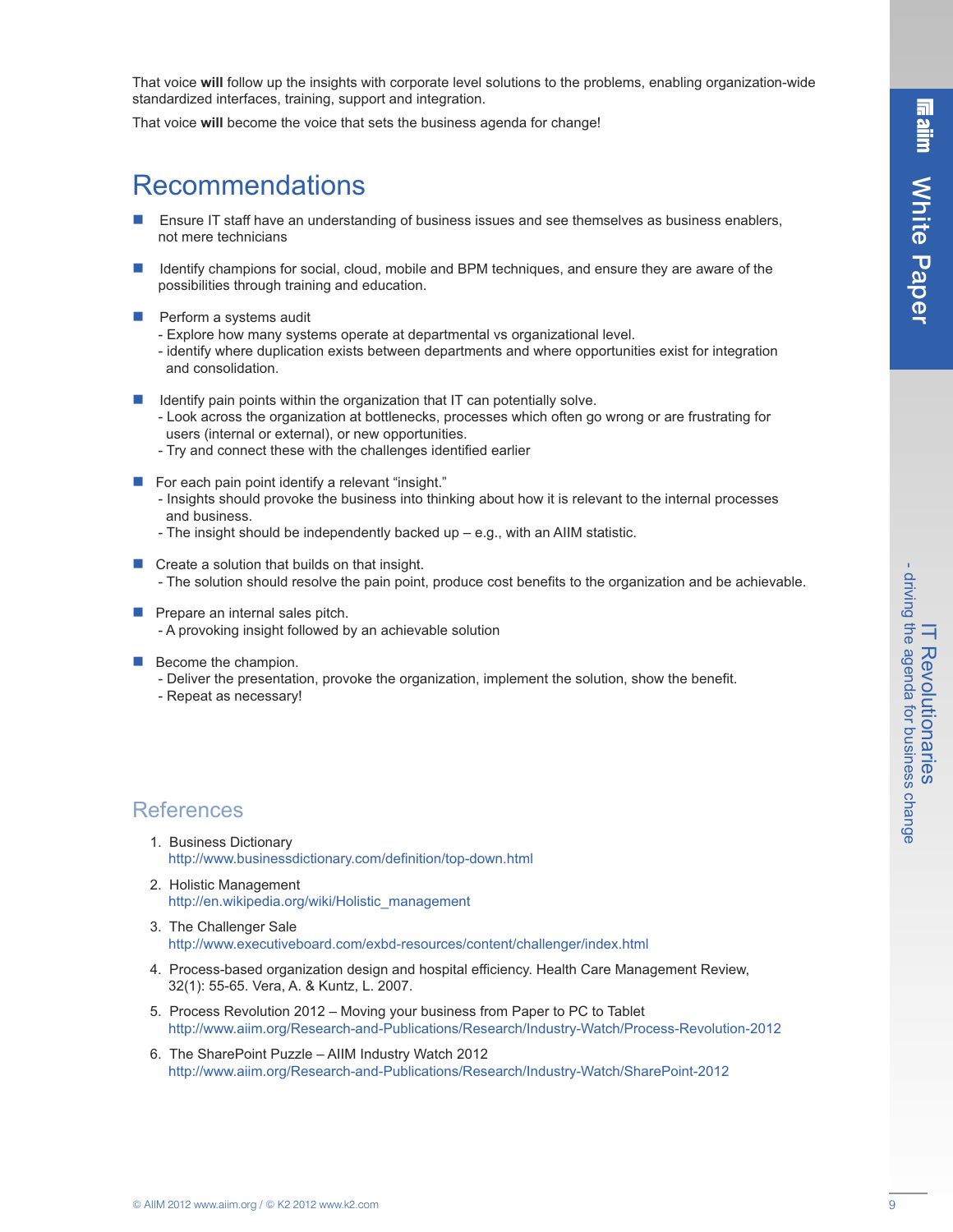# UNDERWRITTEN BY



### About K2

The K2 platform is for building business applications that streamline work, save money and reduce risk.

K2 applications can be set up to automate and manage business processes — such as document approval or inventory tracking — or pull together business processes, people, services, information and systems into a single application that helps drive business. Then, what's been built can be used like building blocks to assemble new applications.

With K2, the complexity of traditional software development is eliminated and replaced with easy-to-use, visual tools.

K2 is a division of SourceCode Technology Holdings, Inc. based in Redmond, Washington, and has offices all over the world.

For more information visit www.k2.com